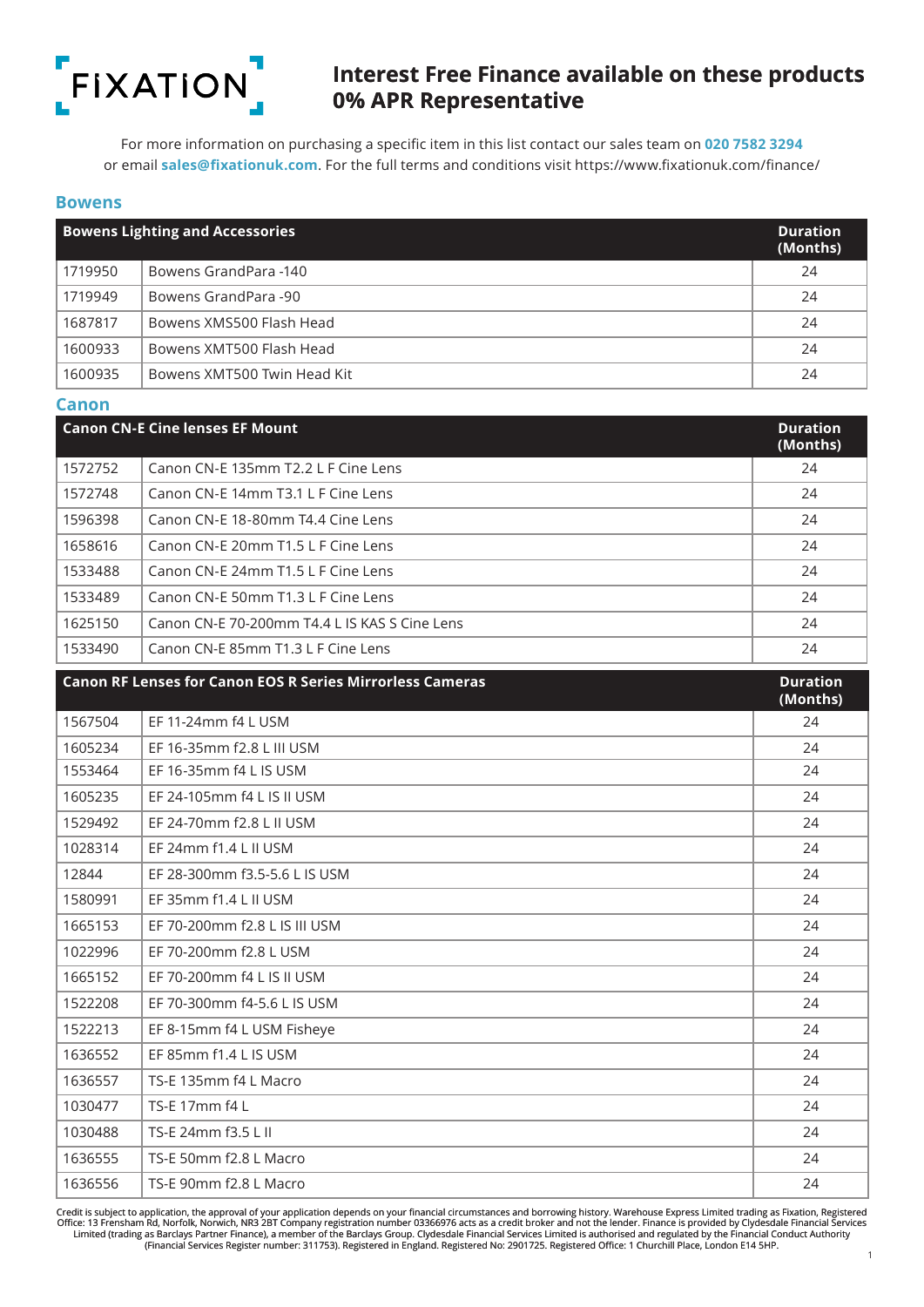

#### **Canon Contd.**

|         | <b>Canon EOS DSLR Cameras and EF mount Cinema EOS Camera Bodies</b> | <b>Duration</b><br>(Months) |
|---------|---------------------------------------------------------------------|-----------------------------|
| 1727870 | EOS 1D X Mark III Digital SLR Camera Body                           | 24                          |
| 1605233 | EOS 5D Mark IV Digital SLR Camera Body                              | 24                          |
| 1713359 | EOS 90D Digital SLR Camera Body                                     | 24                          |
| 1713361 | EOS 90D Digital SLR Camera with 18-135mm IS USM Lens                | 24                          |
| 1713360 | EOS 90D Digital SLR Camera with 18-55mm IS STM Lens                 | 24                          |
| 1571305 | EOS C300 Mark II 4K Camcorder                                       | 24                          |
| 1732091 | EOS C300 Mark II 4K Camcorder Touch Focus Kit                       | 24                          |
| 1739356 | EOS C300 Mark III Camcorder                                         | 24                          |

|         | <b>Canon EOS R Series Cameras and RF mount Cinema EOS Camera Bodies</b> | <b>Duration</b><br>(Months) |
|---------|-------------------------------------------------------------------------|-----------------------------|
| 1736742 | <b>EOS R Digital Camera Body</b>                                        | 24                          |
| 1731651 | EOS R Digital Camera Body with 24-105mm IS STM Lens                     | 24                          |
| 1744939 | EOS R5 Digital Camera Body                                              | 24                          |
| 1744940 | EOS R6 Digital Camera Body                                              | 24                          |
| 1744941 | EOS R6 Digital Camera Body with 24-105mm STM Lens                       | 24                          |
| 1765897 | EOS RP Digital Camera Body                                              | 24                          |
| 1731652 | EOS RP Digital Camera Body with 24-240mm f4-6.3 IS USM Lens             | 24                          |

|         | <b>Canon EOS R Series Cameras and RF mount Cinema EOS Camera Bodies</b> | <b>Duration</b><br>(Months) |
|---------|-------------------------------------------------------------------------|-----------------------------|
| 1744942 | RF 600mm f11 IS STM Lens                                                | 24                          |
| 1744945 | RF 100-500mm f4.5-7.1 L IS USM                                          | 24                          |
| 1713197 | RF 15-35mm f2.8 L IS USM                                                | 24                          |
| 1674437 | RF 24-105mm f4 L IS USM                                                 | 24                          |
| 1708620 | RF 24-240mm f4-6.3 IS USM                                               | 24                          |
| 1713195 | RF 24-70mm f2.8 L IS USM                                                | 24                          |
| 1674436 | RF 28-70mm f2 L USM                                                     | 24                          |
| 1674435 | RF 35mm f1.8 IS Macro STM                                               | 24                          |
| 1674438 | RF 50mm f1.2 L USM                                                      | 24                          |
| 1720541 | RF 70-200mm f2.8 L IS USM                                               | 24                          |
| 1756941 | RF 70-200mm f4 L IS USM                                                 | 24                          |
| 1744943 | RF 800mm f11 IS STM                                                     | 24                          |
| 1701421 | RF 85mm f1.2 L USM                                                      | 24                          |
| 1720542 | RF 85mm f1.2 L USM DS                                                   | 24                          |

**Ricoh**

|         | <b>Ricoh Compact Cameras</b>               | <b>Duration</b><br>(Months) |
|---------|--------------------------------------------|-----------------------------|
| 1692422 | Ricoh GR III Digital Camera                |                             |
| 1755969 | Ricoh GR III Digital Camera Street Edition |                             |
| 3015004 | Ricoh GR IIIx Digital Camera               |                             |

Credit is subject to application, the approval of your application depends on your financial circumstances and borrowing history. Warehouse Express Limited trading as Fixation, Registered Office: 13 Frensham Rd, Norfolk, Norwich, NR3 2BT Company registration number 03366976 acts as a credit broker and not the lender. Finance is provided by Clydesdale Financial Services<br>Limited (trading as Barclays Partner F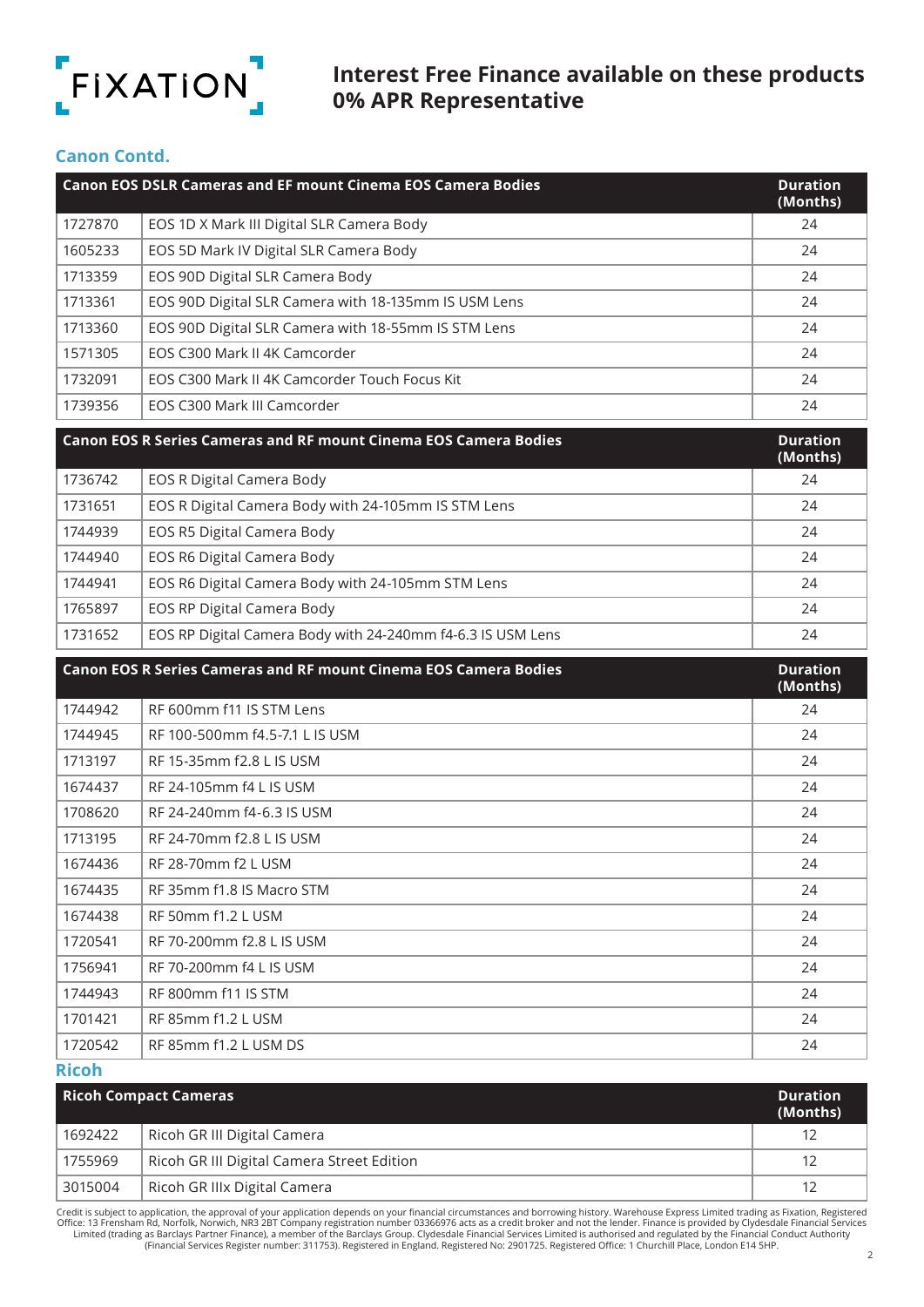

### **DJI**

|         | <b>DJI Gimbals and Drones</b>                         | <b>Duration</b><br>(Months) |
|---------|-------------------------------------------------------|-----------------------------|
| 1773869 | DJI Air 2S                                            | 12                          |
| 1773870 | DJI Air 2S Fly More Combo                             | $12 \overline{ }$           |
| 3009312 | DJI Air 2S Fly More Combo and Smart Controller        | 12                          |
| 1767687 | DJI FPV Combo                                         | 12                          |
| 3019853 | DJI Mavic 3                                           | 12                          |
| 3019851 | DJI Mavic 3 Cine Premium Combo                        | 12                          |
| 3019852 | DJI Mavic 3 Fly More Combo                            | 12                          |
| 1739911 | DJI Mavic Air 2 Drone                                 | 12                          |
| 1739919 | DJI Mavic Air 2 Fly More Combo Drone                  | 12                          |
| 1756834 | DJI Mini 2                                            | 12                          |
| 1756835 | DJI Mini 2 Fly More Combo                             | 12                          |
| 1755237 | DJI Pocket 2                                          | 12                          |
| 1755238 | DJI Pocket 2 Creator Combo                            | 12                          |
| 1627463 | DJI Ronin 2 3-Axis Handheld Gimbal Professional Combo | 12                          |
| 1754153 | DJI RS 2                                              | 12                          |
| 1754154 | DJI RS 2 Pro Combo                                    | 12                          |
| 1754407 | DJI RSC 2                                             | 12                          |
| 1754408 | DJI RSC 2 Pro Combo                                   | 12                          |

## **Fujifilm**

|         | <b>Fujifilm X100 Fixed-Lens Compact Camera</b> | <b>Duration</b><br>(Months) |
|---------|------------------------------------------------|-----------------------------|
| 1731278 | Fujifilm X100V Digital Camera - Black          | 24                          |
| 1731279 | Fujifilm X100V Digital Camera - Silver         | 24                          |

| <b>Fujifilm GFX Medium Format Digital Cameras</b> |                                                            | <b>Duration</b><br>(Months) |
|---------------------------------------------------|------------------------------------------------------------|-----------------------------|
| 3008159                                           | Fujifilm GFX 100 IR Medium Format Camera Body              | 12                          |
| 1702676                                           | Fujifilm GFX 100 Medium Format Camera Body                 | 12                          |
| 1765634                                           | Fujifilm GFX 100S Medium Format Camera Body                | 12                          |
| 1677007                                           | Fujifilm GFX 50R Medium Format Camera Body                 | 12                          |
| 3014160                                           | Fujifilm GFX 50S II Medium Format Camera Body              | 12                          |
| 3014165                                           | Fujifilm GFX 50S II Medium Format Camera with 35-70mm Lens | 12                          |
| Euiinan Cina Lancoc                               |                                                            | <b>Durstion</b>             |

| <b>Fujinon Cine Lenses</b> |                                                          | <b>Duration</b><br>(Months) |
|----------------------------|----------------------------------------------------------|-----------------------------|
| 1653603                    | Fujinon MK 18-55mm T2.9 Cinema Zoom Lens - Fuji X Mount  | 24                          |
| 1626530                    | Fujinon MK 18-55mm T2.9 Cinema Zoom Lens - Sony E Mount  | 24                          |
| 1653608                    | Fujinon MK 50-135mm T2.9 Cinema Zoom Lens - Fuji X Mount | 24                          |
| 1629243                    | Fujinon MK 50-135mm T2.9 Cinema Zoom Lens - Sony E Mount | 24                          |

2 Credit is subject to application, the approval of your application depends on your financial circumstances and borrowing history. Warehouse Express Limited trading as Fixation, Registered Office: 13 Frensham Rd, Norfolk,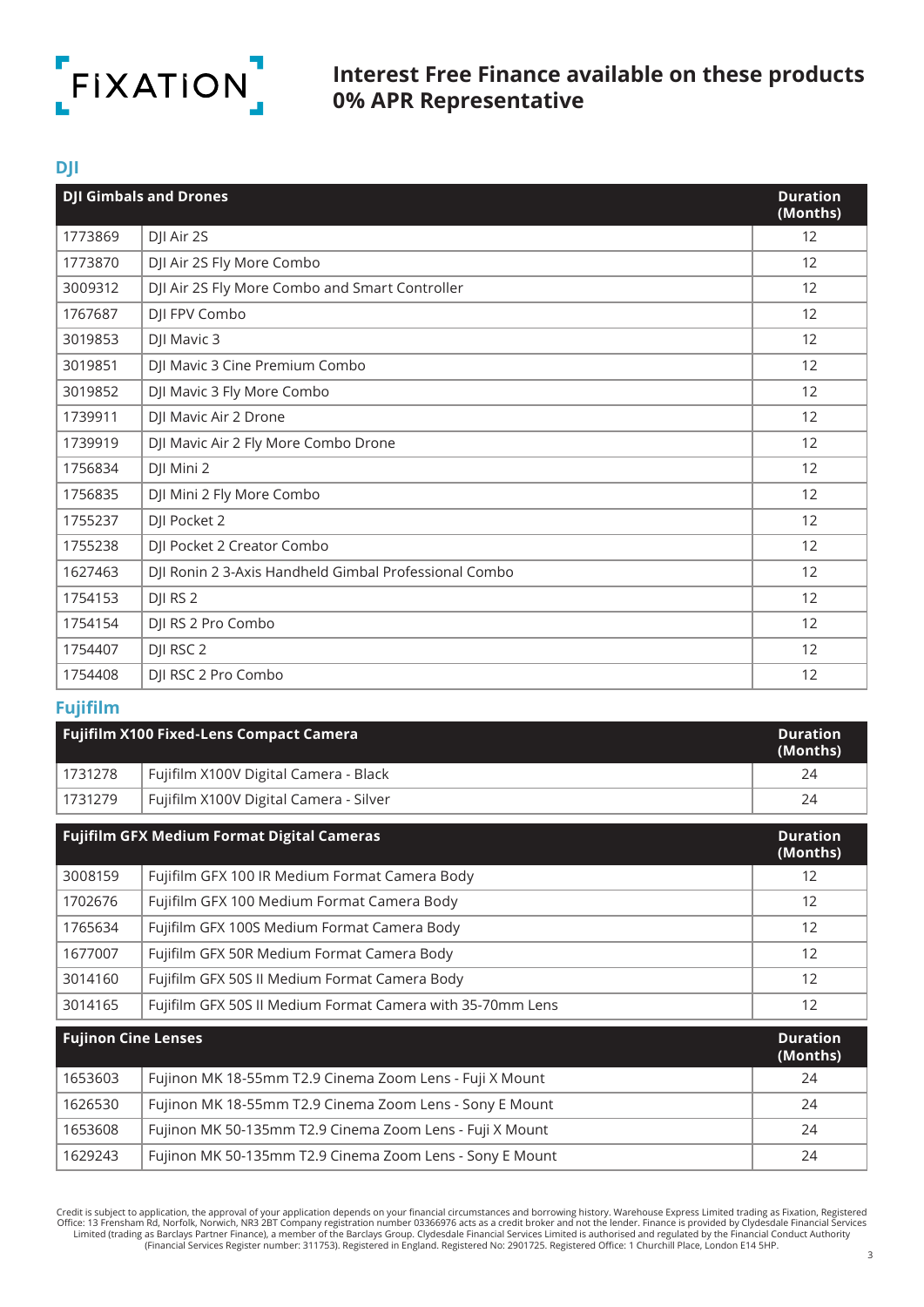

## **Fujifilm Continued**

|         | <b>Fujifilm GF lenses for GFX cameras</b>   | <b>Duration</b><br>(Months) |
|---------|---------------------------------------------|-----------------------------|
| 1688637 | Fujifilm GF 100-200mm f5.6 R LM OIS WR Lens | 12                          |
| 1624973 | Fujifilm GF 110mm f2 R LM WR Lens           | 12                          |
| 1617564 | Fujifilm GF 120mm f4 R LM OIS WR Macro Lens | $12 \overline{ }$           |
| 1624972 | Fujifilm GF 23mm f4 R LM WR Lens            | $12 \overline{ }$           |
| 1659607 | Fujifilm GF 250mm f4 R LM OIS WR Lens       | $12 \overline{ }$           |
| 1744652 | Fujifilm GF 30mm f3.5 R WR Lens             | $12 \overline{ }$           |
| 1617562 | Fujifilm GF 32-64mm f4 R LM WR Lens         | 12                          |
| 3014161 | Fujifilm GF 35-70mm f4.5-5.6 WR Lens        | $12 \overline{ }$           |
| 1729959 | Fujifilm GF 45-100mm f4 R LM OIS WR Lens    | 12                          |
| 1637938 | Fujifilm GF 45mm f2.8 R WR Lens             | 12                          |
| 1709640 | Fujifilm GF 50mm f3.5 R LM WR Lens          | 12                          |
| 1617561 | Fujifilm GF 63mm f2.8 R WR Lens             | 12                          |
| 1765635 | Fujifilm GF 80mm f1.7 R WR Lens             | $12 \overline{ }$           |

|         | <b>Fujifilm X-Series Mirrorless Cameras</b>                | <b>Duration</b><br>(Months) |
|---------|------------------------------------------------------------|-----------------------------|
| 1765636 | Fujifilm X-E4 Digital Camera Body - Black                  | 24                          |
| 1765637 | Fujifilm X-E4 Digital Camera Body - Silver                 | 24                          |
| 1765640 | Fujifilm X-E4 Digital Camera with Accessory Kit - Black    | 24                          |
| 1765641 | Fujifilm X-E4 Digital Camera with Accessory Kit - Silver   | 24                          |
| 1765638 | Fujifilm X-E4 Digital Camera with XF 27mm WR Lens - Black  | 24                          |
| 1765639 | Fujifilm X-E4 Digital Camera with XF 27mm WR Lens - Silver | 24                          |
| 1720336 | Fujifilm X-Pro3 Digital Camera Body - Black                | 24                          |
| 1720337 | Fujifilm X-Pro3 Digital Camera Body - Dura Black           | 24                          |
| 1720338 | Fujifilm X-Pro3 Digital Camera Body - Dura Silver          | 24                          |
| 1754752 | Fujifilm X-S10 Digital Camera Body                         | 24                          |
| 1754753 | Fujifilm X-S10 Digital Camera with XC 15-45mm lens         | 24                          |
| 1754755 | Fujifilm X-S10 Digital Camera with XF 16-80mm lens         | 24                          |
| 1754754 | Fujifilm X-S10 Digital Camera with XF 18-55mm lens         | 24                          |
| 1734351 | Fujifilm X-T4 Digital Camera Body - Black                  | 24                          |
| 1734352 | Fujifilm X-T4 Digital Camera Body - Silver                 | 24                          |
| 1734355 | Fujifilm X-T4 Digital Camera with XF 16-80mm Lens - Black  | 24                          |
| 1734356 | Fujifilm X-T4 Digital Camera with XF 16-80mm Lens - Silver | 24                          |
| 1734353 | Fujifilm X-T4 Digital Camera with XF 18-55mm Lens - Black  | 24                          |
| 1734354 | Fujifilm X-T4 Digital Camera with XF 18-55mm Lens - Silver | 24                          |

Credit is subject to application, the approval of your application depends on your financial circumstances and borrowing history. Warehouse Express Limited trading as Fixation, Registered Office: 13 Frensham Rd, Norfolk, N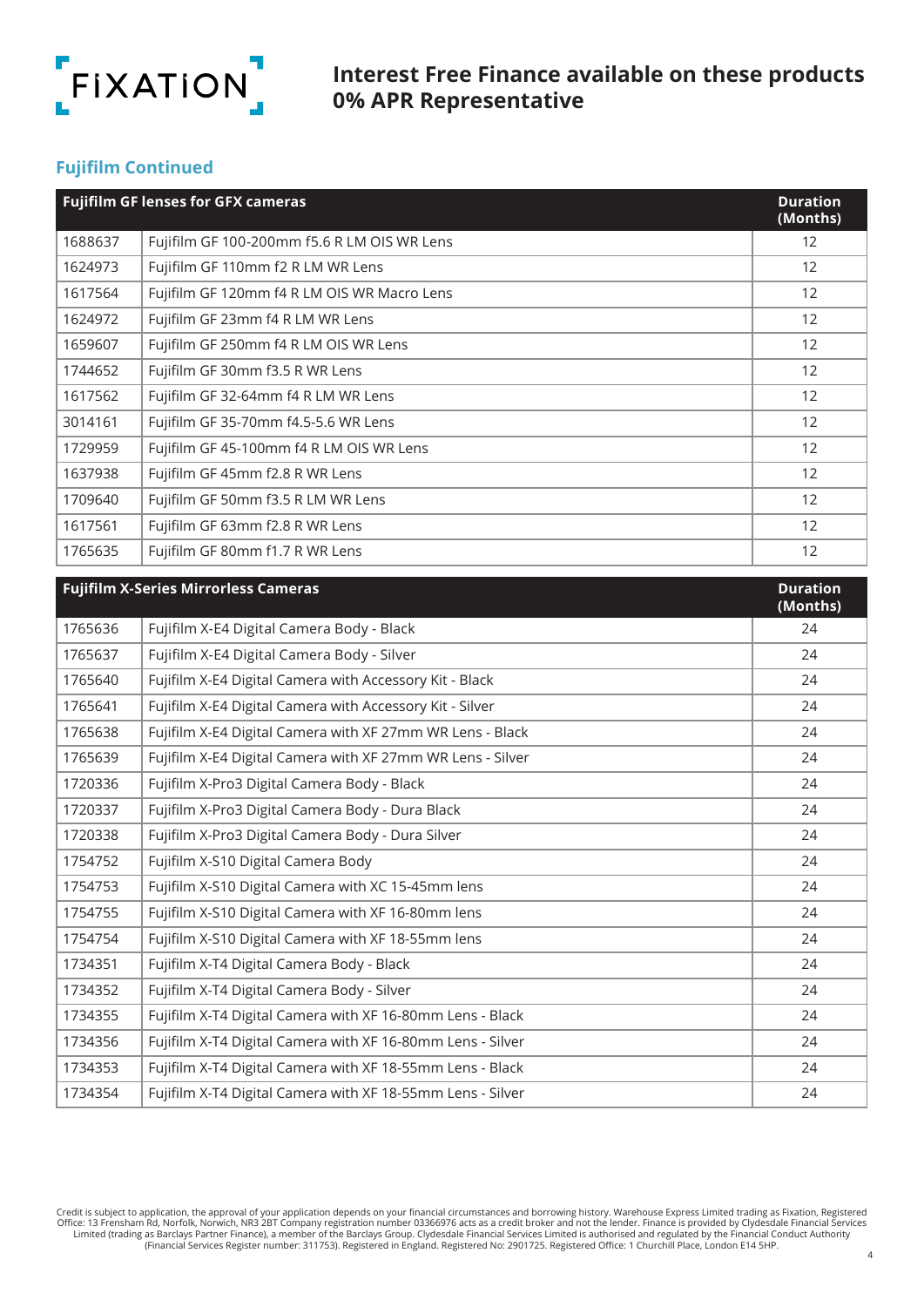

## **Fujifilm Continued**

|         | <b>Fujifilm XF Lenses For X-Series Cameras</b>                            | <b>Duration</b><br>(Months) |
|---------|---------------------------------------------------------------------------|-----------------------------|
| 1589773 | Fujifilm XF 100-400mm f4.5-5.6 R LM OIS WR Lens                           | 24                          |
| 1754756 | Fujifilm XF 10-24mm f4 R OIS WR Lens                                      | 24                          |
| 1532693 | Fujifilm XF 14mm f2.8 R Lens                                              | 24                          |
| 1565919 | Fujifilm XF 16-55mm f2.8 R LM WR Lens                                     | 24                          |
| 1709639 | Fujifilm XF 16-80mm f4 R OIS WR Lens                                      | 24                          |
| 1571624 | Fujifilm XF 16mm f1.4 R WR Lens                                           | 24                          |
| 1555519 | Fujifilm XF 18-135mm f3.5-5.6 WR LM R OIS Lens                            | 24                          |
| 1532692 | Fujifilm XF 18-55mm f2.8-4 R LM OIS Lens                                  | 24                          |
| 1775129 | Fujifilm XF 18mm f1.4 R LM WR Lens                                        | 24                          |
| 1669307 | Fujifilm XF 200mm f2 R LM OIS WR Lens with 1.4X XF TC f2 WR Teleconverter | 24                          |
| 1542862 | Fujifilm XF 23mm f1.4 R Lens                                              | 24                          |
| 1765642 | Fujifilm XF 27mm f2.8 R WR Lens                                           | 24                          |
| 1559871 | Fujifilm XF 50-140mm f2.8 WR OIS Lens                                     | 24                          |
| 1749110 | Fujifilm XF 50mm f1.0 R WR Lens                                           | 24                          |
| 1537704 | Fujifilm XF 55-200mm f3.5-4.8 R LM OIS Lens                               | 24                          |
| 1559870 | Fujifilm XF 56mm f1.2 APD Lens                                            | 24                          |
| 1547145 | Fujifilm XF 56mm f1.2 R Lens                                              | 24                          |
| 1528940 | Fujifilm XF 60mm f2.4 R Macro Lens                                        | 24                          |
| 1765643 | Fujifilm XF 70-300mm f4-5.6 R LM OIS WR Lens                              | 24                          |
| 1637937 | Fujifilm XF 80mm f2.8 LM OIS WR Macro Lens                                | 24                          |
| 1669296 | Fujifilm XF 8-16mm f2.8 R LM WR Lens                                      | 24                          |
| 1573099 | Fujifilm XF 90mm f2 R LM WR Lens                                          | 24                          |

#### **Panasonic**

| <b>Panasonic Lumix S series Full-Frame Cameras</b> |                                                                                        | <b>Duration</b><br>(Months) |
|----------------------------------------------------|----------------------------------------------------------------------------------------|-----------------------------|
| 1750117                                            | Panasonic Lumix S5 Digital Camera Body                                                 | 24                          |
| 1750123                                            | Panasonic Lumix S5 Digital Camera Body plus Shooting Grip and Spare battery            | 24                          |
| 1750116                                            | Panasonic Lumix S5 Digital Camera with 20-60mm Lens                                    | 24                          |
| 1750122                                            | Panasonic Lumix S5 Digital Camera with 20-60mm Lens plus Shooting Grip & Spare battery | 24                          |

#### **Zhiyun**

| <b>Zhiyun Camera Supports</b> |                                                                         | <b>Duration</b><br>(Months) |
|-------------------------------|-------------------------------------------------------------------------|-----------------------------|
| 1760558                       | Zhiyun CRANE 2S PRO Kit                                                 | 24                          |
| 1737235                       | Zhiyun Crane 3S PRO                                                     | 12                          |
| 3006939                       | Zhiyun WEEBILL 2                                                        | 12                          |
| 1719437                       | Zhiyun WEEBILL-S Pro Package with Follow Focus, Transmitter + Mount Kit |                             |

Credit is subject to application, the approval of your application depends on your financial circumstances and borrowing history. Warehouse Express Limited trading as Fixation, Registered Office: 13 Frensham Rd, Norfolk, N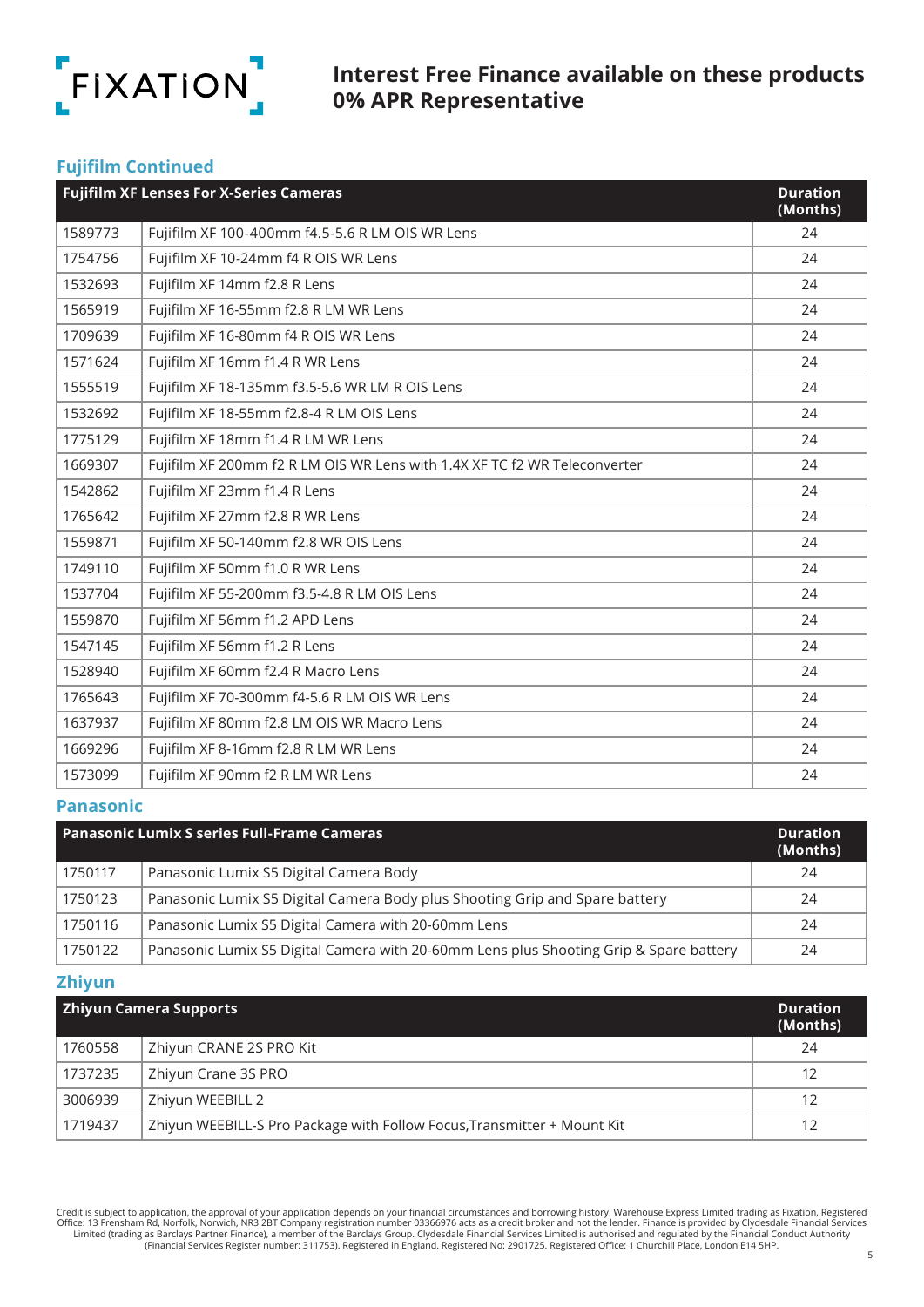

**Gitzo**

# **Interest Free Finance available on these products 0% APR Representative**

|         | <b>Gitzo Carbon Fibre Tripods</b>                                  | <b>Duration</b><br>(Months) |
|---------|--------------------------------------------------------------------|-----------------------------|
| 1578804 | Gitzo GK0545T-82TQD Series 0 Traveler Carbon eXact Tripod Kit      | 12                          |
| 1578808 | Gitzo GK1545T-82TQD Series 1 Traveler Carbon eXact Tripod Kit      | 12                          |
| 1578806 | Gitzo GK1555T-82TQD Series 1 Traveler Carbon eXact Tripod Kit      | 12                          |
| 1578604 | Gitzo GK2542-82QD Series 2 Mountaineer Carbon eXact Tripod Kit     | 12                          |
| 1578810 | Gitzo GK2545T-82QD Series 2 Traveler Carbon eXact Tripod Kit       | 12                          |
| 1578605 | Gitzo GK3532-82QD Series 3 Mountaineer Carbon eXact Tripod Kit     | 12                          |
| 1578611 | Gitzo GT0545T Series 0 Traveler Carbon eXact Tripod                | 12                          |
| 1549683 | Gitzo GT1532 Mountaineer Series 1 Carbon eXact Tripod              | 12                          |
| 1549684 | Gitzo GT1542 Mountaineer Series 1 Carbon eXact Tripod              | 12                          |
| 1578625 | Gitzo GT1545T Series 1 Traveler Carbon eXact Tripod                | 12                          |
| 1578614 | Gitzo GT1555T Series 1 Traveler Carbon eXact Tripod                | 12                          |
| 1549685 | Gitzo GT2532 Mountaineer Series 2 Carbon eXact Tripod              | 12                          |
| 1708278 | Gitzo GT2542 + GHF3W Mountaineer Series 2 Carbon eXact Tripod Kit  | 12                          |
| 1549686 | Gitzo GT2542 Mountaineer Series 2 Carbon eXact Tripod              | 12                          |
| 1549687 | Gitzo GT2543L Mountaineer Series 2 Carbon eXact Long Tripod        | 12                          |
| 1578628 | Gitzo GT2545T Series 2 Traveler Carbon eXact Tripod                | 12                          |
| 1708279 | Gitzo GT3532 + GHF3W Mountaineer Series 3 Carbon eXact Tripod Kit  | 12                          |
| 1549688 | Gitzo GT3532 Mountaineer Series 3 Carbon eXact Tripod              | 12                          |
| 1775860 | Gitzo GT3533LS + GH4383LR Systematic Series 3 Tripod Kit           | 12                          |
| 1608122 | Gitzo GT3533LS Systematic Series 3 Carbon eXact Tripod             | 12                          |
| 1608121 | Gitzo GT3533S Systematic Series 3 Carbon eXact Tripod              | 12                          |
| 1549689 | Gitzo GT3542 Mountaineer Series 3 Carbon eXact Tripod              | 12                          |
| 1549690 | Gitzo GT3542L Mountaineer Series 3 Carbon eXact Long Tripod        | 12                          |
| 1608123 | Gitzo GT3543LS Systematic Series 3 Carbon eXact Long Tripod        | 12                          |
| 1608124 | Gitzo GT3543XLS Systematic Series 3 Carbon eXact Extra Long Tripod | 12                          |
| 1608126 | Gitzo GT4533LS Systematic Series 4 Carbon eXact Long Tripod        | 12                          |
| 1775861 | Gitzo GT4543LS + GH4383LR Systematic Series 4 Tripod Kit           | 12                          |
| 1608127 | Gitzo GT4543LS Systematic Series 4 Carbon eXact Long Tripod        | 12                          |
| 1608125 | Gitzo GT4553S Systematic Series 4 Carbon eXact Tripod              | 12                          |
| 1608129 | Gitzo GT5533LS Systematic Series 5 Carbon eXact Long Tripod        | 12                          |
| 1608128 | Gitzo GT5533S Systematic Series 5 Carbon eXact Tripod              | 12                          |
| 1775862 | Gitzo GT5543LS + GH4383LR Systematic Series 5 Tripod Kit           | 12                          |
| 1608130 | Gitzo GT5543LS Systematic Series 5 Carbon eXact Long Tripod        | 12                          |
| 1608131 | Gitzo GT5543XLS Systematic Series 5 Carbon eXact Extra Long Tripod | 12                          |
| 1608132 | Gitzo GT5563GS Systematic Series 5 Carbon eXact Giant Tripod       | 12                          |

Credit is subject to application, the approval of your application depends on your financial circumstances and borrowing history. Warehouse Express Limited trading as Fixation, Registered Office: 13 Frensham Rd, Norfolk, Norwich, NR3 2BT Company registration number 03366976 acts as a credit broker and not the lender. Finance is provided by Clydesdale Financial Services<br>Limited (trading as Barclays Partner F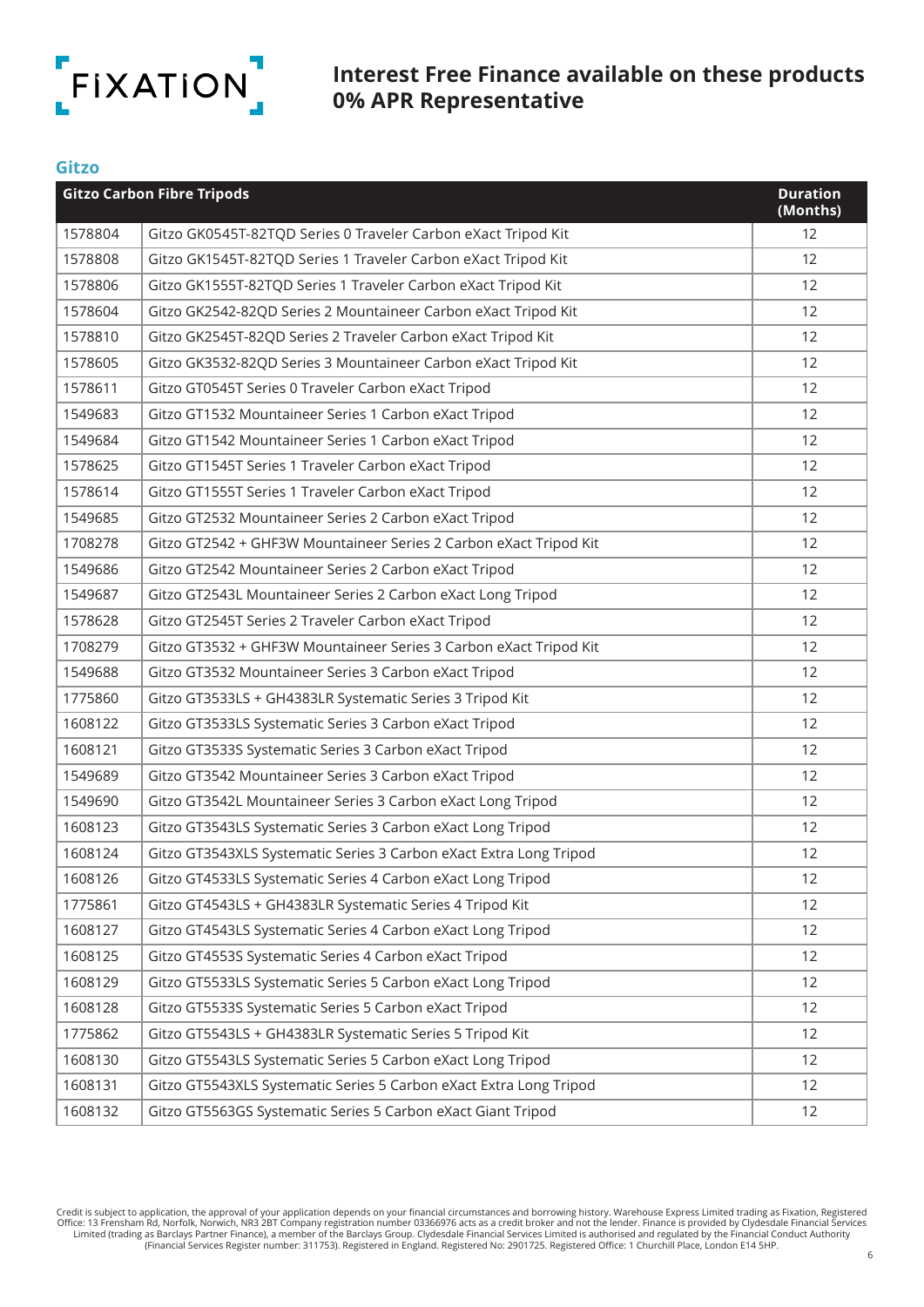

#### **Zeiss**

| <b>Zeiss Compact Cameras</b> |                                                              | <b>Duration</b><br>(Months) |
|------------------------------|--------------------------------------------------------------|-----------------------------|
| 1781701                      | Zeiss ZX1 Digital Camera                                     | 12                          |
| <b>Zeiss Lenses</b>          |                                                              | <b>Duration</b><br>(Months) |
| 1700565                      | Zeiss 100mm f1.4 Otus ZE Lens - Canon EF Mount               | 12                          |
| 1700566                      | Zeiss 100mm f1.4 Otus ZF.2 Lens - Nikon F Mount              | 12                          |
| 1581973                      | Zeiss 100mm f2 Makro-Planar Milvus ZE Lens - Canon EF Mount  | 12                          |
| 1581990                      | Zeiss 100mm f2 Makro-Planar Milvus ZF.2 Lens - Nikon F Mount | 12                          |
| 1539457                      | Zeiss 12mm f2.8 Touit Lens - Sony E Mount                    | 12                          |
| 1610079                      | Zeiss 135mm f2 Milvus ZE Lens - Canon EF Mount               | 12                          |
| 1610080                      | Zeiss 135mm f2 Milvus ZF.2 Lens - Nikon F Mount              | 12                          |
| 1624115                      | Zeiss 135mm f2.8 Batis Lens - Sony E Mount                   | 12                          |
| 1610075                      | Zeiss 15mm f2.8 Milvus ZE Lens - Canon EF Mount              | 12                          |
| 1610076                      | Zeiss 15mm f2.8 Milvus ZF.2 Lens - Nikon F Mount             | 12                          |
| 1596377                      | Zeiss 18mm f2.8 Batis Lens - Sony E Mount                    | 12                          |
| 1610077                      | Zeiss 18mm f2.8 Milvus ZE Lens- Canon EF Mount               | 12                          |
| 1610078                      | Zeiss 18mm f2.8 Milvus ZF.2 Lens - Nikon F Mount             | 12                          |
| 1583831                      | Zeiss 21mm f2.8 Loxia Lens - Sony E Mount                    | 12                          |
| 1581960                      | Zeiss 21mm f2.8 Milvus ZE Lens - Canon EF Mount              | 12                          |
| 1581977                      | Zeiss 21mm f2.8 Milvus ZF.2 Lens - Nikon F Mount             | 12                          |
| 1524391                      | Zeiss 21mm f2.8 T* Biogon ZM Silver Lens - Leica M Mount     | 12                          |
| 1642658                      | Zeiss 25mm f1.4 Milvus ZE Lens - Canon EF Mount              | 12                          |
| 1642659                      | Zeiss 25mm f1.4 Milvus ZF.2 Lens - Nikon F Mount             | 12                          |
| 1572113                      | Zeiss 25mm f2 Batis Lens - Sony E Mount                      | 12                          |
| 1653724                      | Zeiss 25mm f2.4 Loxia Lens - Sony E Mount                    | 12                          |
| 1524393                      | Zeiss 25mm f2.8 T* Biogon ZM Silver Lens - Leica M Mount     | 12                          |
| 1587451                      | Zeiss 28mm f1.4 Otus Lens - Canon EF Mount                   | 12                          |
| 1587452                      | Zeiss 28mm f1.4 Otus Lens - Nikon F Mount                    | 12                          |
| 1651455                      | Zeiss 28mm f2.8 T* Biogon ZM Black Lens - Leica Fit          | 12                          |
| 1539462                      | Zeiss 32mm f1.8 E Touit Lens - Fujifilm X Mount              | 12                          |
| 1539458                      | Zeiss 32mm f1.8 E Touit Lens - Sony E-Mount                  | 12                          |
| 1631344                      | Zeiss 35mm f1.4 Milvus ZE Lens - Canon EF Mount              | 12                          |
| 1631345                      | Zeiss 35mm f1.4 Milvus ZF.2 Lens - Nikon F Mount             | 12                          |
| 1570858                      | Zeiss 35mm f1.4 T* Distagon ZM Black Lens - Leica Fit        | 12                          |
| 1559705                      | Zeiss 35mm f2 Loxia Lens - Sony E-Mount                      | 12                          |
| 1581961                      | Zeiss 35mm f2 Milvus ZE Lens - Canon EF Mount                | 12                          |
| 1581978                      | Zeiss 35mm f2 Milvus ZF.2 Lens - Nikon F Mount               | 12                          |
| 1598339                      | Zeiss 35mm f2 T* Biogon ZM Silver Lens - Leica Fit           | 12                          |
| 1677266                      | Zeiss 40mm f2 CF Batis Lens - Sony E Mount                   | 12                          |

7 Credit is subject to application, the approval of your application depends on your financial circumstances and borrowing history. Warehouse Express Limited trading as Fixation, Registered Office: 13 Frensham Rd, Norfolk,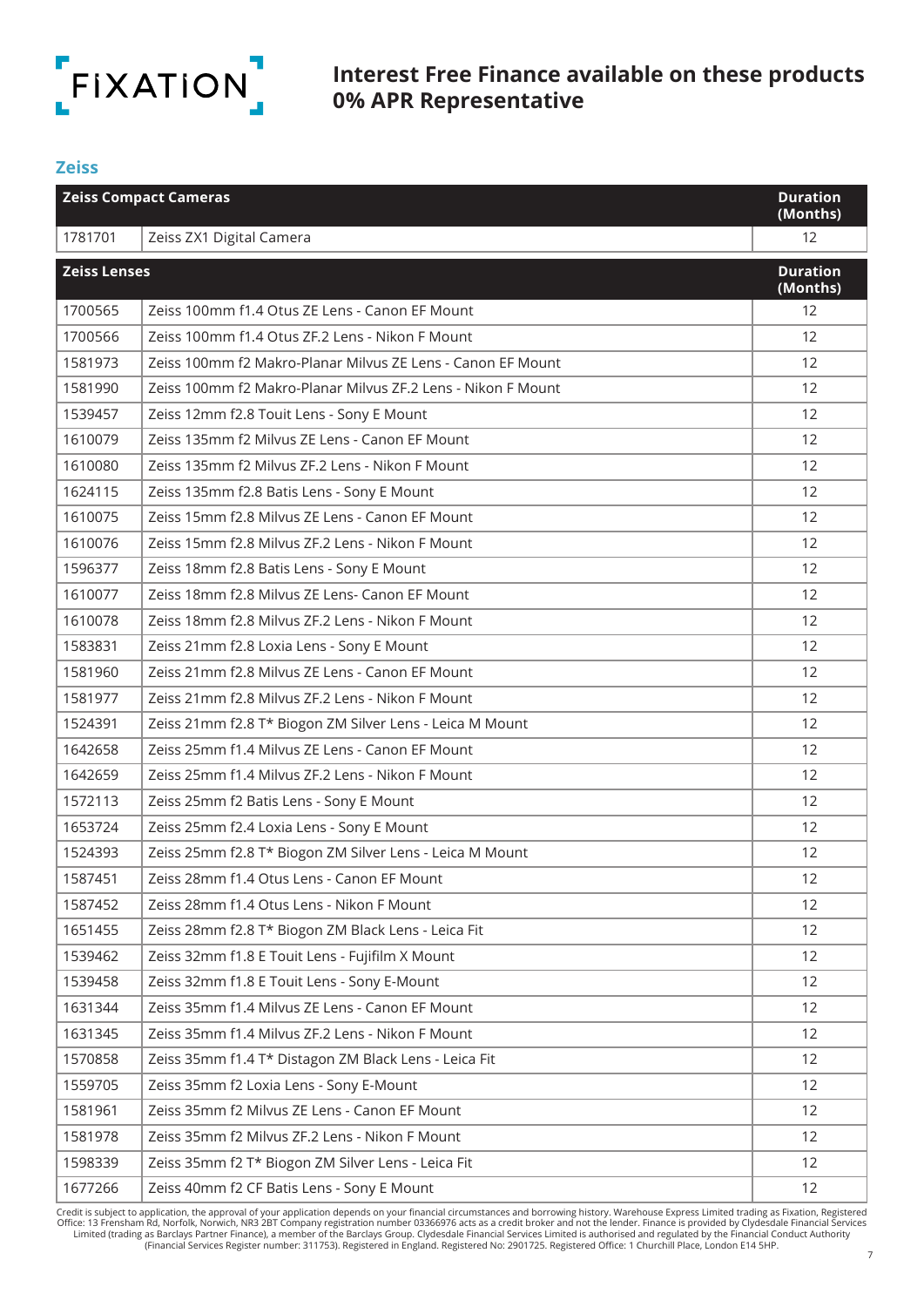

#### **Zeiss Continued**

| <b>Zeiss Lenses</b> |                                                            | <b>Duration</b><br>(Months) |
|---------------------|------------------------------------------------------------|-----------------------------|
| 1581963             | Zeiss 50mm f1.4 Milvus ZE Lens - Canon EF Mount            | 12                          |
| 1581981             | Zeiss 50mm f1.4 Milyus ZF.2 Lens - Nikon F Mount           | $12 \overline{ }$           |
| 1524387             | Zeiss 50mm f1.4 T* Planar ZE Lens - Canon Fit              | 12                          |
| 1524379             | Zeiss 50mm f1.4 T* Planar ZF.2 Lens - Nikon F Mount        | 12                          |
| 1524396             | Zeiss 50mm f1.5 T* C Sonnar ZM Black Lens - Leica Fit      | 12                          |
| 1524395             | Zeiss 50mm f1.5 T* C Sonnar ZM Silver Lens - Leica Fit     | 12                          |
| 1559708             | Zeiss 50mm f2 Loxia Lens - Sony E-Mount                    | 12                          |
| 1581970             | Zeiss 50mm f2 Makro-Planar Milvus ZE Lens - Canon EF Mount | 12                          |
| 1581988             | Zeiss 50mm f2 Makro-Planar Milvus ZF.2 Lens - Nikon Fit    | 12                          |
| 1552388             | Zeiss 50mm f2.8 E Makro Touit Lens - Sony E Mount          | 12                          |
| 1552390             | Zeiss 50mm f2.8 Makro Touit Lens - Fujifilm X Mount        | 12                          |
| 1552401             | Zeiss 55mm f1.4 T* Otus Lens - Canon EF Mount              | 12                          |
| 1552402             | Zeiss 55mm f1.4 T* Otus Lens - Nikon F Mount               | 12                          |
| 1581967             | Zeiss 85mm f1.4 Milvus ZE Lens - Canon EF Mount            | 12                          |
| 1581984             | Zeiss 85mm f1.4 Milvus ZF.2 Lens - Nikon F Mount           | 12                          |
| 1565196             | Zeiss 85mm f1.4 Otus Lens - Canon EF Mount                 | 12                          |
| 1566178             | Zeiss 85mm f1.4 Otus Lens - Nikon F Mount                  | 12                          |
| 1524388             | Zeiss 85mm f1.4 T* Planar ZE Lens - Canon EF Mount         | 12                          |
| 1524380             | Zeiss 85mm f1.4 T* Planar ZF.2 Lens - Nikon F Mount Fit    | 12                          |
| 1572115             | Zeiss 85mm f1.8 Batis Lens - Sony E Mount                  | 12                          |
| 1610081             | Zeiss 85mm f2.4 Loxia Lens - Sony E Mount                  | 12                          |

#### **Samyang**

| <b>Samyang Lenses</b> |                                         | <b>Duration</b><br>(Months) |
|-----------------------|-----------------------------------------|-----------------------------|
| 3020781               | Samyang AF 12mm f2 Lens for Fujifilm X  | 12                          |
| 1776760               | Samyang AF 12mm f2 Lens for Sony E      | 12                          |
| 1714452               | Samyang AF 18mm f2.8 Lens - Sony FE Fit | 12                          |
| 3019866               | Samyang AF 24-70mm f2.8 Lens for Sony E | 12                          |
| 1774939               | Samyang AF 24mm f1.8 Lens for Sony E    | 12                          |
| 1751565               | Samyang AF 35mm f1.8 Lens - Sony E Fit  | 12                          |
| 1711683               | Samyang AF 85mm f1.4 Lens - Nikon F Fit | 12                          |
| 1695666               | Samyang AF 85mm f1.4 Lens - Sony FE Fit | 12                          |

Credit is subject to application, the approval of your application depends on your financial circumstances and borrowing history. Warehouse Express Limited trading as Fixation, Registered Office: 13 Frensham Rd, Norfolk, N